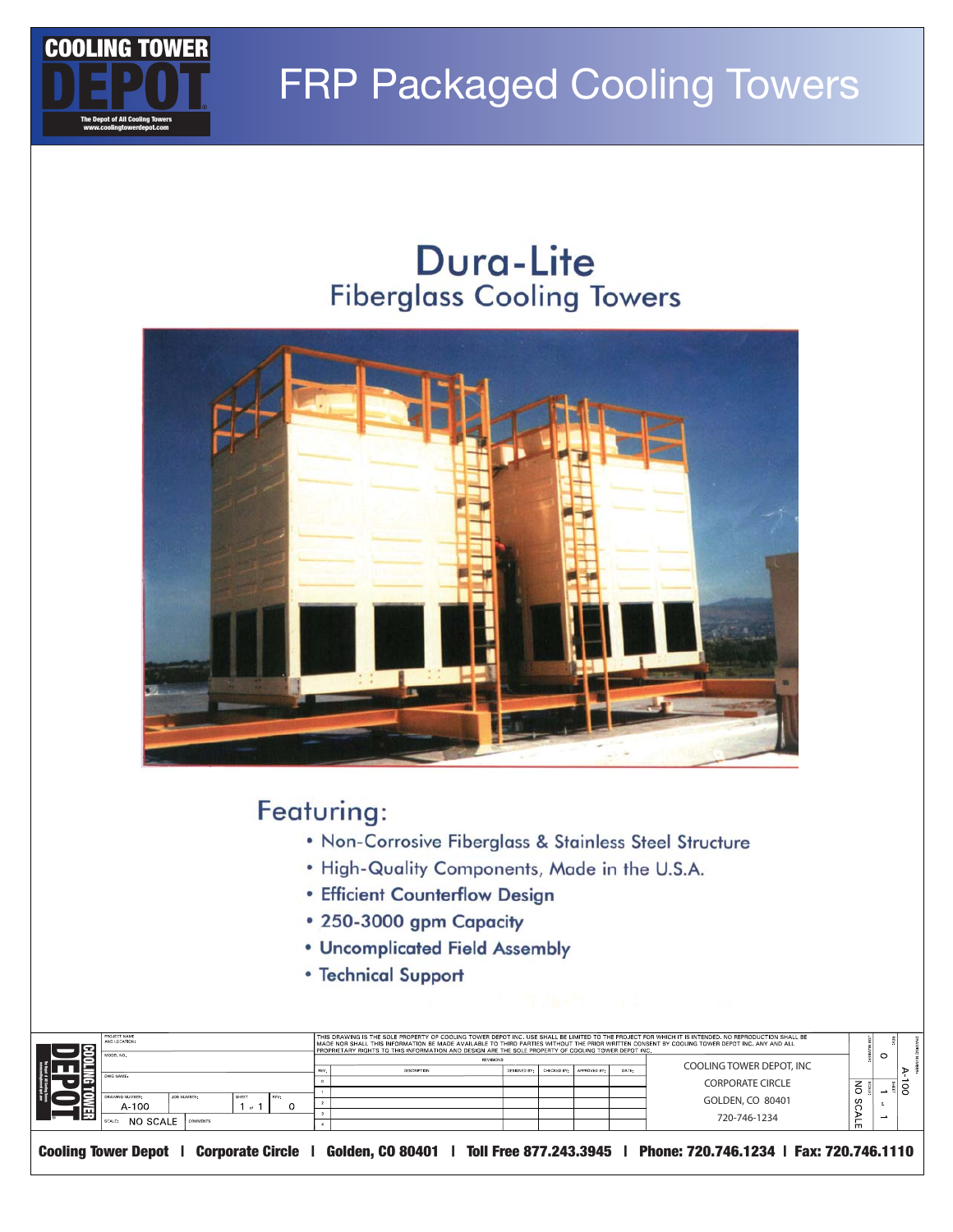

# FRP Packaged Cooling Towers

Our package towers are a top-quality durable unit designed for long life and low maintenance. Each unit is backed by over 20 years of experience in the cooling tower industry. All structural components and mechanical supports are made from durable 304 stainless steel. Rugged fiberglass construction, stainless steel fasteners, and UV-resistant gel coating work to resist corrosion and deterioration from operating conditions and the environment. A PVC piping distribution system means no rust and less maintenance costs. These features give you confidence that your equipment is protected and running at maximum efficiency. Because it is made entirely in the USA, by a company committed to personal attention, you are assured the highest quality construction and attention to detail.



| <b>MODEL</b> | 88             | 812            | 1212             | 1216           | 1616           |
|--------------|----------------|----------------|------------------|----------------|----------------|
|              | 8 <sup>1</sup> | 8 <sup>1</sup> | 12'              | 12'            | 16'            |
| W            | 8'             | 12             | 12'              | 16'            | 16'            |
| Н            | $12 - 9"$      | $12 - 9"$      | $12 - 9"$        | $12 - 9"$      | $12 - 9"$      |
| A            | $8 - 6''$      | $8' - 6''$     | $8' - 6"$        | $8 - 6"$       | $8 - 6"$       |
| F            | $2^{\prime}$   | $2^{\prime}$   | 3'               | 3'             | 3'             |
| R            | 6"             | 6"             | 8"               | 8"             | 10"            |
| S            | 8"             | 8"             | 10 <sup>th</sup> | 10"            | 10"            |
| D            | 2 <sup>n</sup> | 2"             | 2"               | 2"             | 2 <sup>n</sup> |
| B            | 2"             | 2"             | 6"               | 6 <sup>n</sup> | 6"             |
| H.P.         | $\star$        |                | ÷                | $\star$        | ×.             |
| <b>FAN</b>   | 5'             | 6'             | 7'               | 9'             | 12'            |
|              |                |                |                  |                |                |